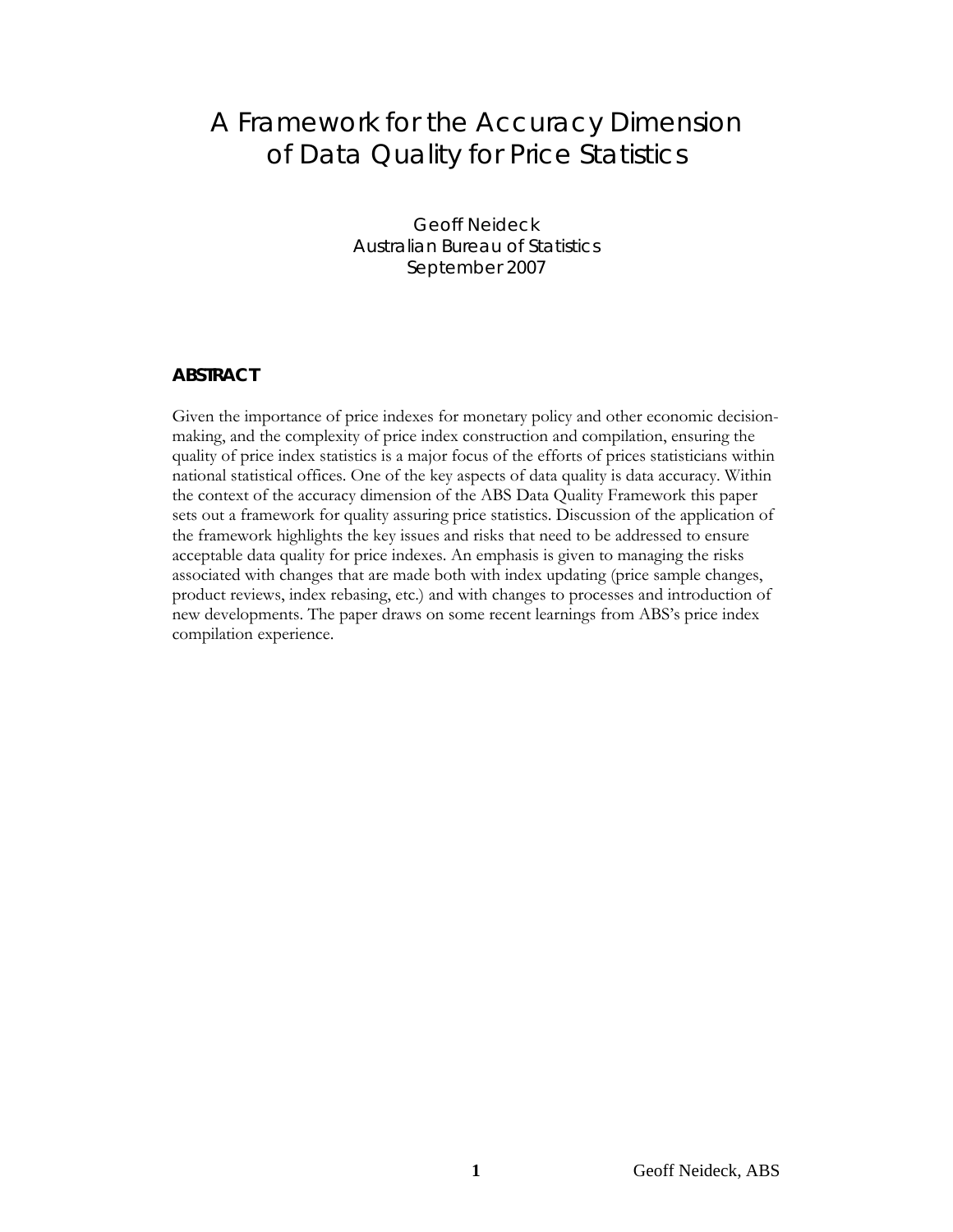## **INTRODUCTION**

In June 2006, the ABS reissued the March Quarter 2006 releases of its International Trade Price Indexes and Producer Price Indexes. The reissue resulted from incorrect exchange rates being applied to convert foreign currency transactions into Australian dollars. The error stemmed from a change in the format of the spreadsheet containing exchange rates sourced from a data provider that went unnoticed by ABS index compilers.

Production of price indexes is a challenging task for National Statistical Offices. The conceptual basis for index construction is complex and undertaking pricing and index compilation often require high level problem solving and decision-making. How then does an NSO ensure the accuracy of its indexes and avoid errors such as the one described above occurring?

This paper examines the range of issues and circumstances in which errors are likely to be made and sets out a broad framework for mitigating the risk of errors occurring. It does this by extending the accuracy dimension of the existing ABS Quality Framework. There is also a discussion of the most common reasons why errors occur in index production and a set of principles is suggested that should be followed to help minimise the chances of significant errors occurring

The ABS Quality Manual defines accuracy of statistical information as "the degree to which the information correctly describes the phenomena it was designed to measure"<sup>1</sup>. There are two key aspects to ensuring accuracy of statistical data. The first is ensuring that correct methodologies are applied and the second is ensuring that those methods are applied correctly. This paper has less to say on the most appropriate methodologies adopted for price indexes but rather focuses on the things that are important in making sure that those methodologies selected are correctly applied.

Similarly, the accuracy of statistical data can be thought of in terms of sampling error and non-sampling error, or more broadly error associated with the design of the statistical methods and error introduced from sources outside the statistical design. Again, this paper is less concerned about the statistical error associated with the design of price indexes and more concerned with the types of "non-design" errors that can creep into price indexes. Some of these types of errors can be considered beyond the control of NSOs (at least without reviewing methods and processes) such as population under/overcoverage, respondents misunderstanding of questions, etc. Of particular interest in the context of this paper is preventing those errors over which price collectors and index compilers have, or ought to have, some control.

## **SOME OTHER RECENT EXAMPLES OF PRICE INDEX ERRORS**

Despite the best intentions and preparations of statistical offices errors in statistics do occur. This is equally true of price statistics as of other statistics. Some errors go unnoticed while others are captured in time before data are released. Unfortunately, some errors are detected after the release of price indexes and revisions or errata have to be produced.

l

<sup>1</sup> *ABS Quality Manual*, v2005/01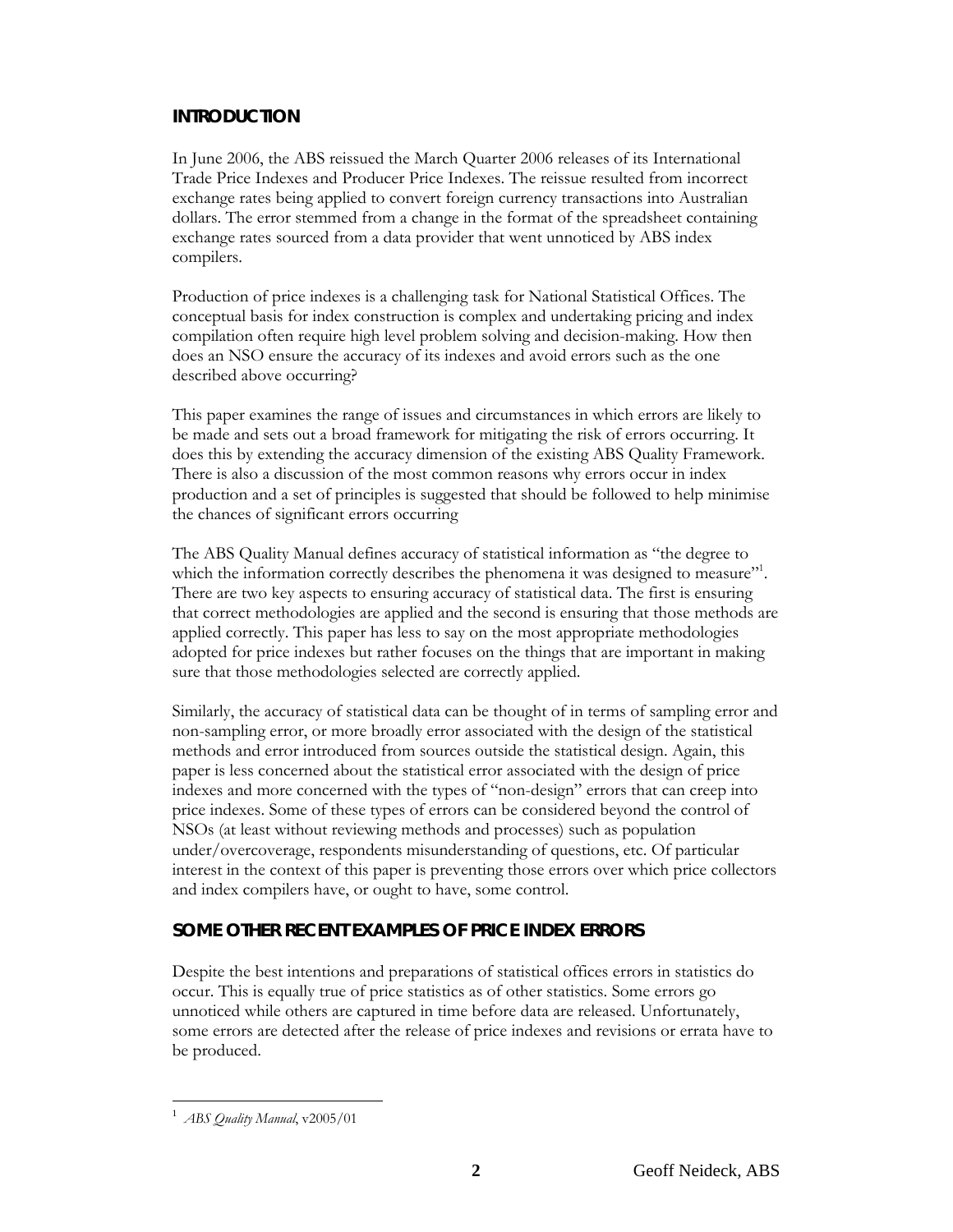In addition to the incident described above, ABS recently revised its Price Index for 'Other Than House Building' for Perth. This occurred when it was discovered that this index, which had been ceased and then reinstated at the request of a particular client, had been incorrectly linked to the previous index. In effect, the link period value aggregates were price updated twice when the procedure was undertaken manually outside of the ABS prices computer system. Checks at the time on the veracity of the 'linked' index failed to detect the error.

#### *Some recent experiences from other NSOs*

Some other incidents of price indexes revisions by NSOs are noted below.

| Switzerland | A 2004 Ottawa Group meeting paper from the Swiss Federal Statistical<br>Office, describes how in reweighting energy items in the Swiss CPI<br>volume data were inadvertently used instead of expenditure estimates. <sup>2</sup>                                                                                         |
|-------------|--------------------------------------------------------------------------------------------------------------------------------------------------------------------------------------------------------------------------------------------------------------------------------------------------------------------------|
| Canada      | In July 2006, Statistics Canada notified users of its traveller<br>accommodation services price indexes of revisions due a change in the<br>implementation of price index formula. This revision stemmed from the<br>previous formula application which inadvertently price updated<br>expenditure weights. <sup>3</sup> |
| New Zealand | In July 2007, Statistics New Zealand reissued a number of Producer Price<br>Indexes due to incorrect calculation of energy price movements from the<br>June 2006 quarter to the September 2006 quarter, which occurred while<br>introducing a new methodology. <sup>4</sup>                                              |

## **EXTENDING THE ACCURACY DIMENSION OF THE ABS QUALITY FRAMEWORK IN RELATION TO PRICE STATISTICS**

Within the ABS Data Quality Framework there are six dimensions to quality:

- Relevance
- Timeliness
- Accuracy
- Coherence
- Interpretability
- Accessibility.

This framework draws on the one developed by Statistics Canada (Brackstone, 1999) and provides a basis for defining statistical data needs and for managing the risks associated with delivering quality assured statistical output.

In terms of the accuracy dimension of the framework, the ABS Quality Manual presents a range of quality characteristics and indicators for each of these dimensions covering all

l

<sup>2</sup> Boesch and Verrmeulen, 2004

<sup>&</sup>lt;sup>3</sup> *The Daily*, Statistics Canada, 27 July 2006 and correspondence with Statistics Canada <sup>4</sup> Statistics New Zealand, *Producer Price Indexes*, July 2007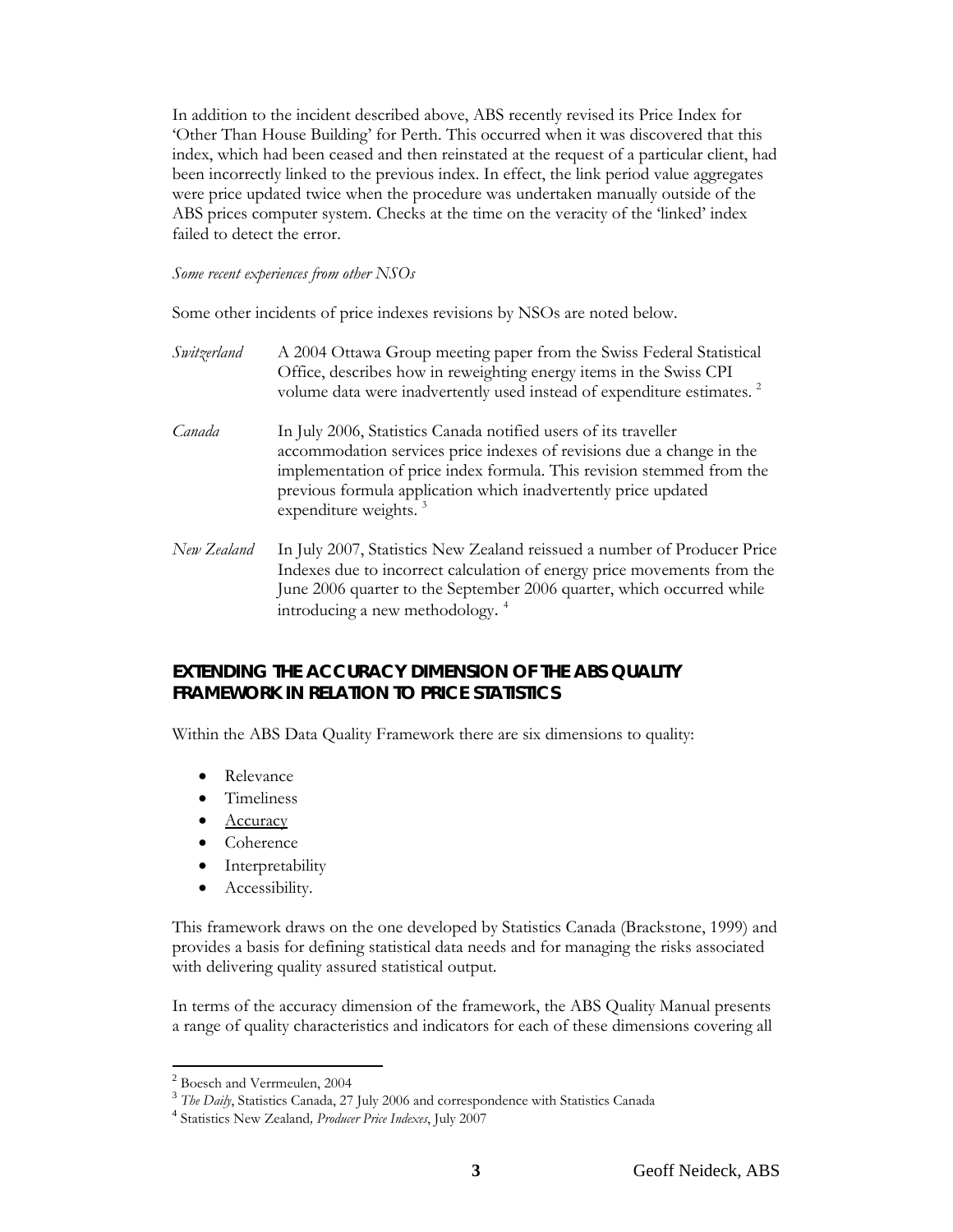aspects of the statistical cycle. It is fair to say that the ABS framework caters well for the statistical measures of data reliability (response rates, standard errors, etc.). Limited information is provided on the best approaches to managing "non-sampling" type error<sup>5</sup>.

The diagram below extends the ABS Quality Framework to cover the types of design and non-design errors that need to be avoided to ensure data accuracy. Design errors cover the sampling error, statistical biases and index biases that can occur with the design of price indexes. It also covers errors stemming from flaws in the design of data collection instruments (questionnaires, specifications provided to price collectors), and in the processes and systems used in price indexes. Design errors are not further discussed in this paper<sup>6</sup>. It should be noted that scientific sampling techniques are not used in ABS indexes except for its Labour Price Index.

Two types of non-design related errors are identified - those associated with source data errors and those arising from operations errors. Errors in source data may occur through respondents misinterpreting questions, accessing incorrect original records, failing to recall information correctly, and so on. Where data is provided from administrative sources inaccuracies can arise from changes to administrative procedures and wrongly recorded or incomplete information.

Operations errors are those errors introduced by the price collectors and index operations staff – the human errors that can occur. These are discussed in more detail later in the paper.



l <sup>5</sup> While this detail is not captured in the ABS Quality Manual, ABS has devoted much attention to these issues over recent years and encapsulated the issues and recommended responses in various ways e.g. in macro-editing strategies, the quality gates program, etc.

There is extensive literature on sampling error in general. In relation to sampling error in price indexes there is a good discussion in ch. 11 of the ILO Consumer Price Index Manual. The ILO CPI Manual also discussed biases in CPIs.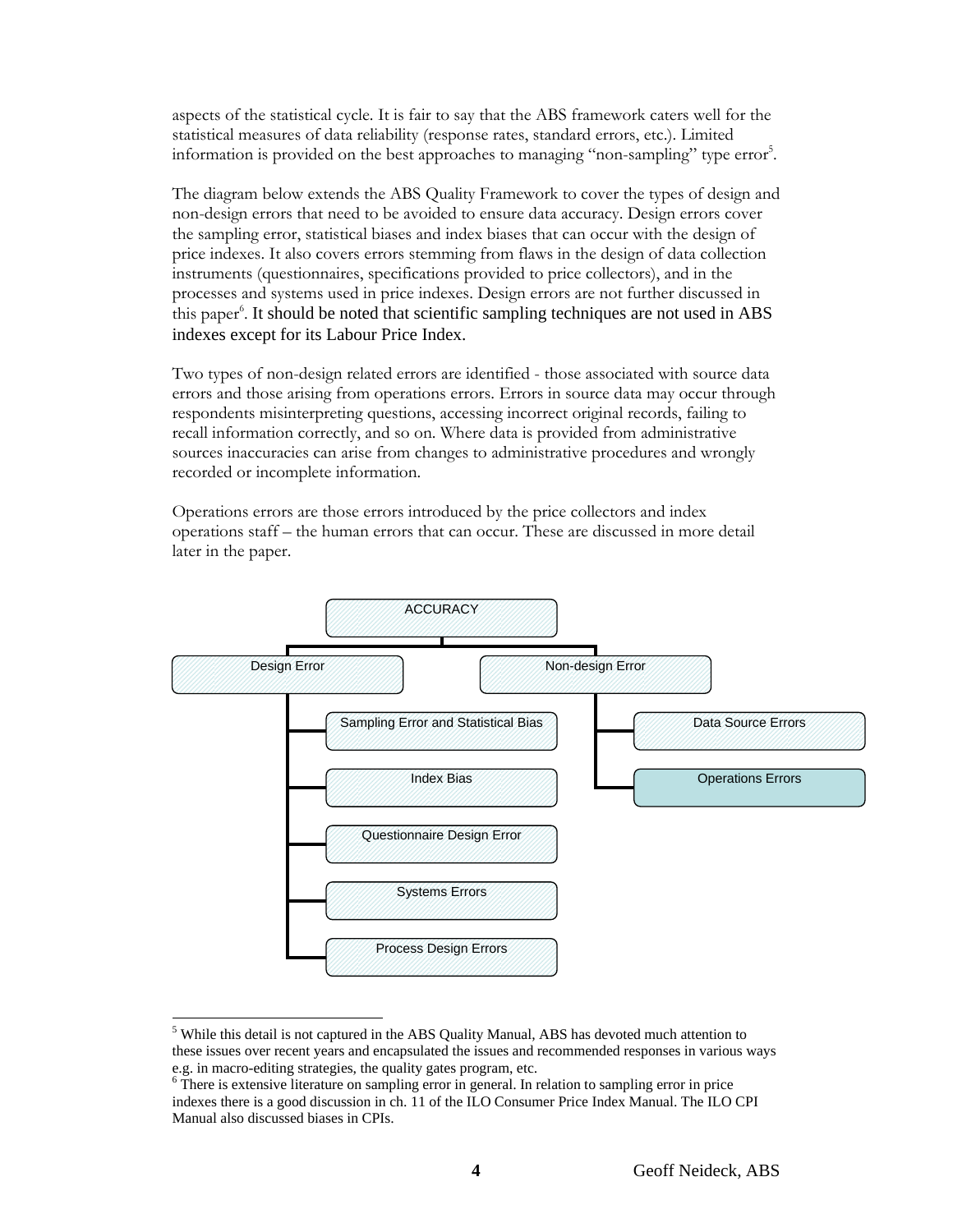#### *Comparisons with Other Frameworks*

The framework above has similarities with the typology of errors set out in Chapter 11 of the ILO CPI Manual. Both frameworks cover the same range of errors but categorise them somewhat differently. The ILO Manual typology places more emphasis on sampling error. As mentioned above this is less relevant in the Australian context. Nonsampling error is also treated differently. In the framework presented here coverage bias (under and over) and non-response bias are covered along with sampling error as types of design errors. Both frameworks separately identify data source error ('response error' in the ILO manual) and operation error ('processing error' in the ILO manual).

The Statistics Department of the International Monetary Fund have produced Data Quality Assessment Frameworks (DQAFs) for both consumer price indexes and producer price indexes (IMF 2003). The following diagram presents the comparable elements of the IMF DQAF, in particular highlighting those aspects that relate most closely to eliminating 'non-design' errors.



# IMF Data Quality Assessment Framework - Aspects relating to Operational Accuracy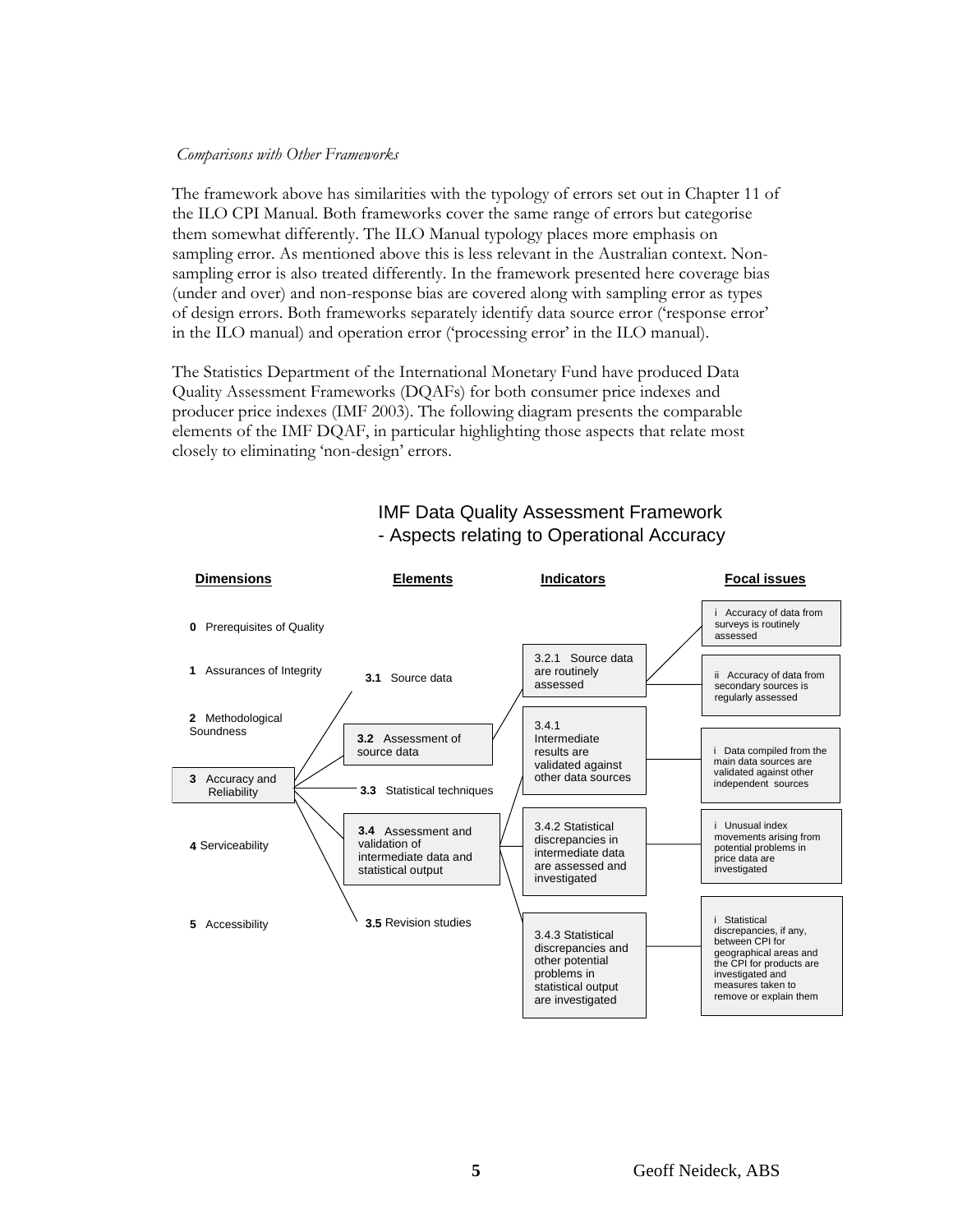# **REASONS THAT OPERATIONS ERRORS OCCUR**

There is a range of ways operations errors can occur in price indexes. The examples provided above describe instances of source data being misinterpreted or incorrectly used and index methodologies being inappropriately or incorrectly applied. These descriptions indicate how procedures went wrong. But why is it that they went wrong?

From investigations and reviews undertaken by ABS, both in relation to price indexes and to other statistical outputs, a number of critical factors have been identified that help in understanding why such errors occur. In understanding these issues is then possible to identify the critical risk areas and develop strategies to manage those risks.

Critical risk factors associated with price index compilation are:

- Culture
- Change
- Education
- Documentation
- Engagement with stakeholders
- Spreadsheets and 'black boxes'

### **Culture**

We can all recognise that the culture of an organisation, sometimes referred to "as the way we do things around here", has an enormous influence on the quality of its services or outputs. Former Australian Statistician, Dennis Trewin, stated that quality is a fundamental aspect of an NSO's operations and that the NSO:

"…depends on the actions of all its staff as all can have an impact on quality in one way or another. It cannot be left to a work group with designated responsibility for quality. Therefore, quality can only happen if there is a genuine quality culture within the organization."

Trewin set out many aspects that highlight the quality culture that exists in ABS and how these have been enhanced by particular quality initiatives. These initiatives continue. An overview of one of the latest initiatives on "Quality Gates" is shown in Appendix 1. However, maintaining a culture is challenging, especially where high turnover of staff is experienced.

As with any area of a statistical office, it is fundamental for a price index group to have "a genuine quality culture". Indications that the challenge of establishing or maintaining such a culture is not being fully met can be seen when index staff:

understand how to undertake processes and tasks but do not have an understanding of why those processes and tasks occur

l 7 Trewin 2002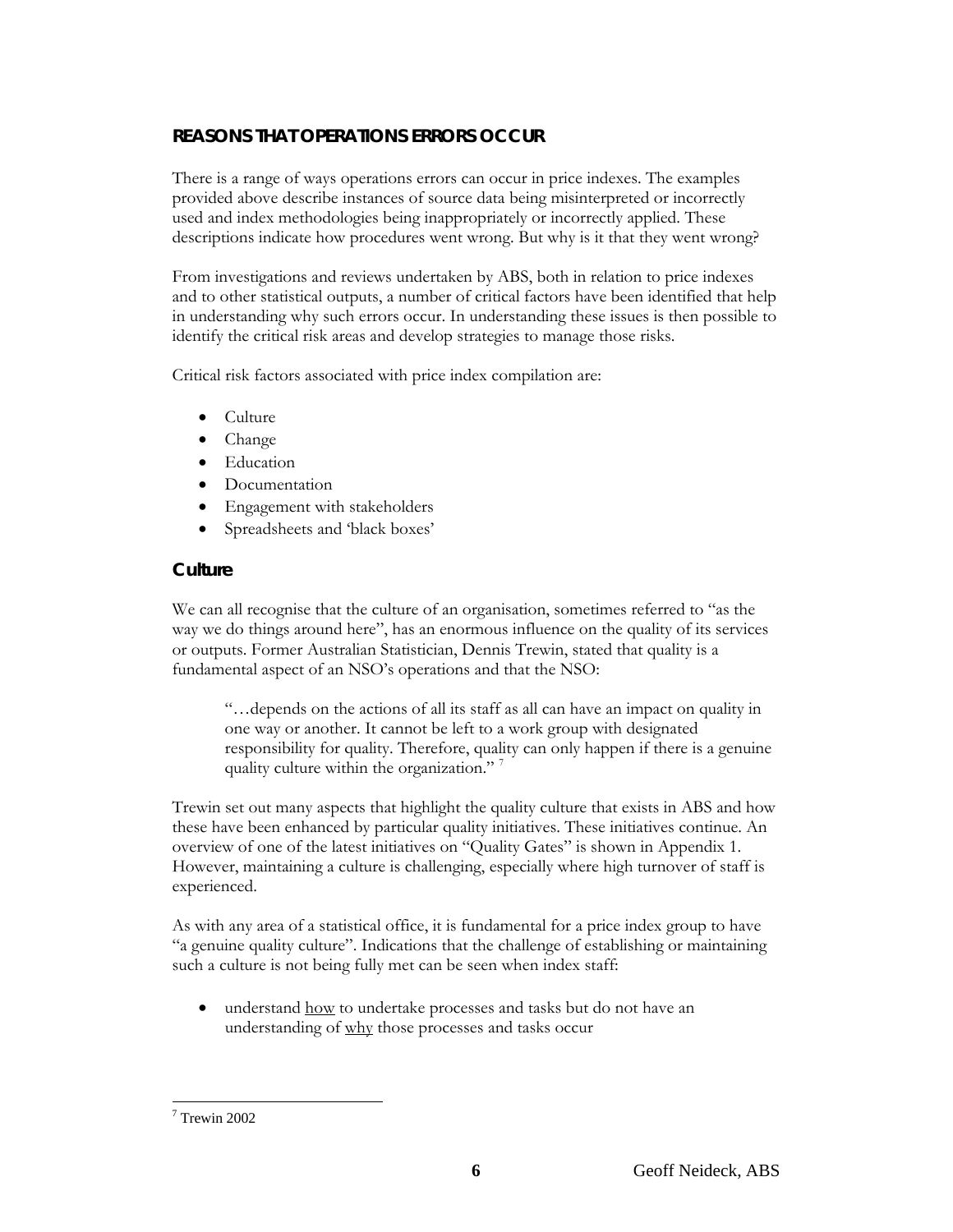- fail to take an 'end-to-end' view of the index compilation process i.e. do not appreciate how their work contributes and the links and dependencies that exist with other parts of the index
- assume that source data inputs are fully reliable and consistent with past inputs
- don't take an inquisitive approach to follow-up on issues that they identify
- do not see data quality as part of their role.

# **Change**

Occasions when changes occur to processes, methods, systems, etc. are times of biggest risk of errors. Quality assurance of data would be relatively easy if processes and methods did not change. However, price indexes are continually changing. Whether it is period to period changes in product and outlet samples, regular updates to weights and index structures or changes to introduce new methodologies, price indexes are frequently changing. Of course these changes are essential to maintain the relevance of indexes, to make necessary updates and index series links and to make improvements to methods.

Where changes are a regular part of the index processes e.g. products ceasing or new products being introduced into an ongoing sample, the risk of errors tend to be lower, as these are regular changes that staff are familiar with and standard editing approaches focus on.

Less frequent changes even if conducted on a regular basis may be more susceptible to error as they are often more complex and staff less familiar with the methods involved. Even more risky are the introduction of new methods. Some of the examples cited above fall into this category. Changes to new methodologies require staff to understand new things and often to think differently. Transfer of knowledge from the designers of the new methods to operation staff is critically important so they can understand both the 'why and how' of the new methods.

An added risk occurs when change is made outside of existing systems. This often occurs when established computer systems are not designed to cater to the new methods or time does not permit integration into the existing system. Ad hoc approaches are often used and standard validation and checking may not be appropriate or not applied as rigorously.

# **Education**

To effectively undertake their work, price index staff need to be knowledgeable about price index concepts and practices. Knowledge of basic concepts and procedures can be acquired adequately in initial training and on the job experience. However, many aspects of index compilation are complex and much of the decision-making that is required is not straightforward.

Field collection officers may be required to make decisions about best sellers, product replacements and quality changes in products. Compiling staff need to make decisions about quality adjustment, product and outlet substitution, interpretation against independent information, and so on. In making these decisions staff need to have some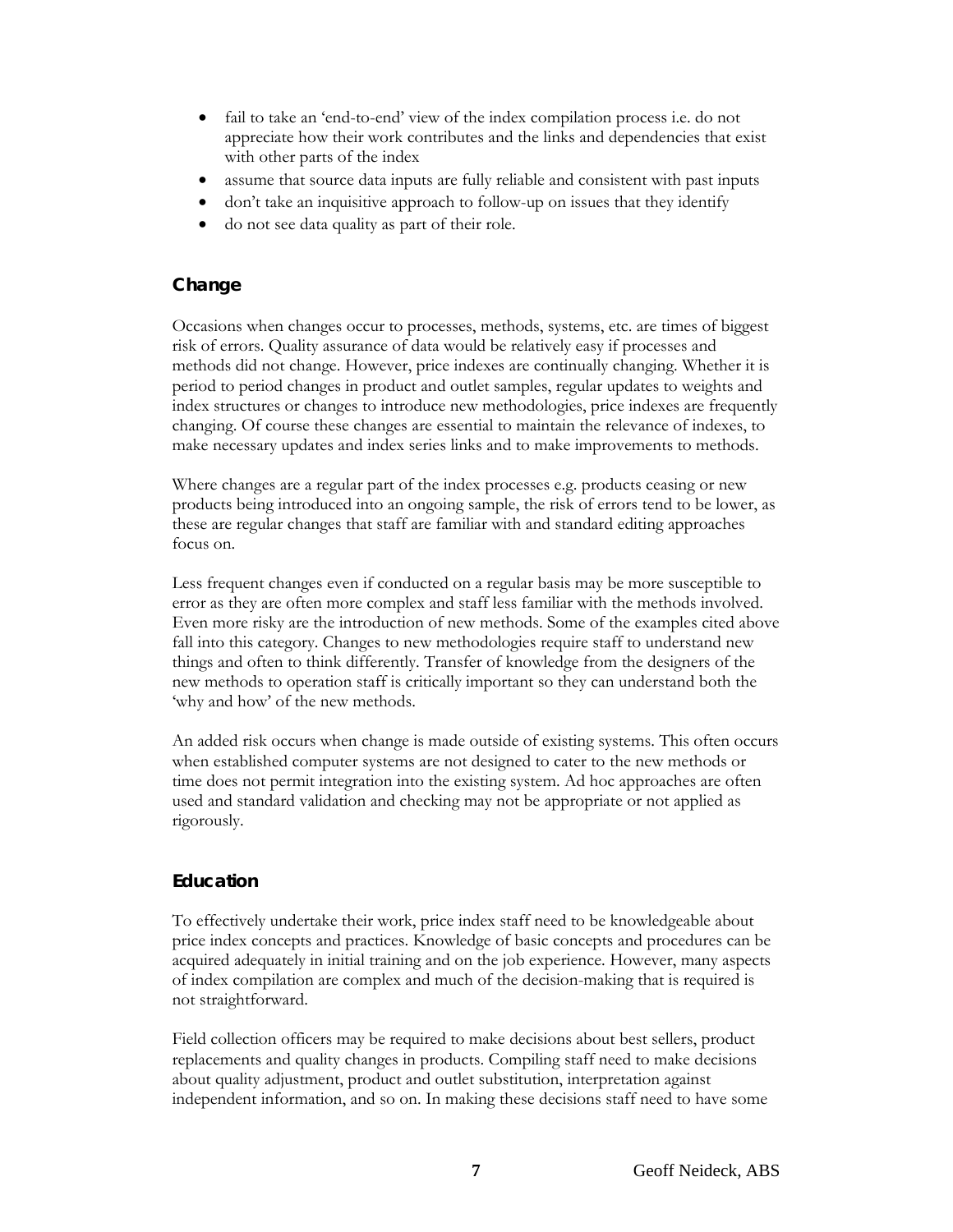understanding of the methods on which they are making their decisions. For the most part these will involve standard price index methods. Relative straightforward procedures can be developed and staff can be readily trained to follow these procedures. From time to time however, staff will be called on to make decisions that involve more advanced understanding of index theory and practices. There are often choices to be made what practices to adopt, such as which index formula to apply or what quality adjustment method to use. Not all staff will need to be equipped with the necessary understanding to make these choices. However, it is imperative that these skills are developed and available within the index teams or elsewhere in the statistical office (e.g. within a methodology group).

### **Documentation**

Lack of documentation or poor documentation makes it difficult for staff to undertake their work. This is particularly so for new staff. In surveys of ABS staff which ask questions about what would help them do their job better, invariably better documentation is high on the list of responses. It is not always true that better documentation will improve staff performance but staff cannot be expected to perform well if documentation is inadequate. Inadequate documentation results in staff 'filling' in the gaps as best they can or making assumptions about how best to undertake the task. Such ways of working can easily lead to errors.

## **Engagement with Stakeholders**

In the context of index compilation work, the stakeholders in the processes are data suppliers, compilers of other parts of the index and managers. The reliability of data produced depends on a good understanding of data and information at every stage of the index compilation process. Failure to know about or understand key issues that arise, or changes that have been made in early stages of the process can undermine the quality of decisions that are made downstream.

## **Spreadsheets and 'Black Boxes'**

Special mention should be made of two particular areas of operations where risks of error can be high.

As mentioned above work that is undertaken outside of existing systems and in ad hoc ways can often be susceptible to errors. One of the main ways that this occurs is through the use of spreadsheets. Spreadsheets are the cottage industries of statistical processes. Everyone has their own approach and practices vary widely. Documentation of methods, labelling and formatting is often poor, making checking of work difficult. Often the work goes unchecked. Even where the work is accurate it may become difficult to replicate when taken over by another staff member

Processes that occur that transform data where the workings of those processes are not transparent are often referred to as 'black boxes'. A staff member may see data going in and different data coming out but is not fully aware of the transformation that has taken place. Failure to understand the transformations that occur can lead to acceptance of incorrect results as there may not be well formed expectations of what answers are sensible. Similarly errors in input data may not be picked up if there is not a good understanding of the transformation process that has taken place.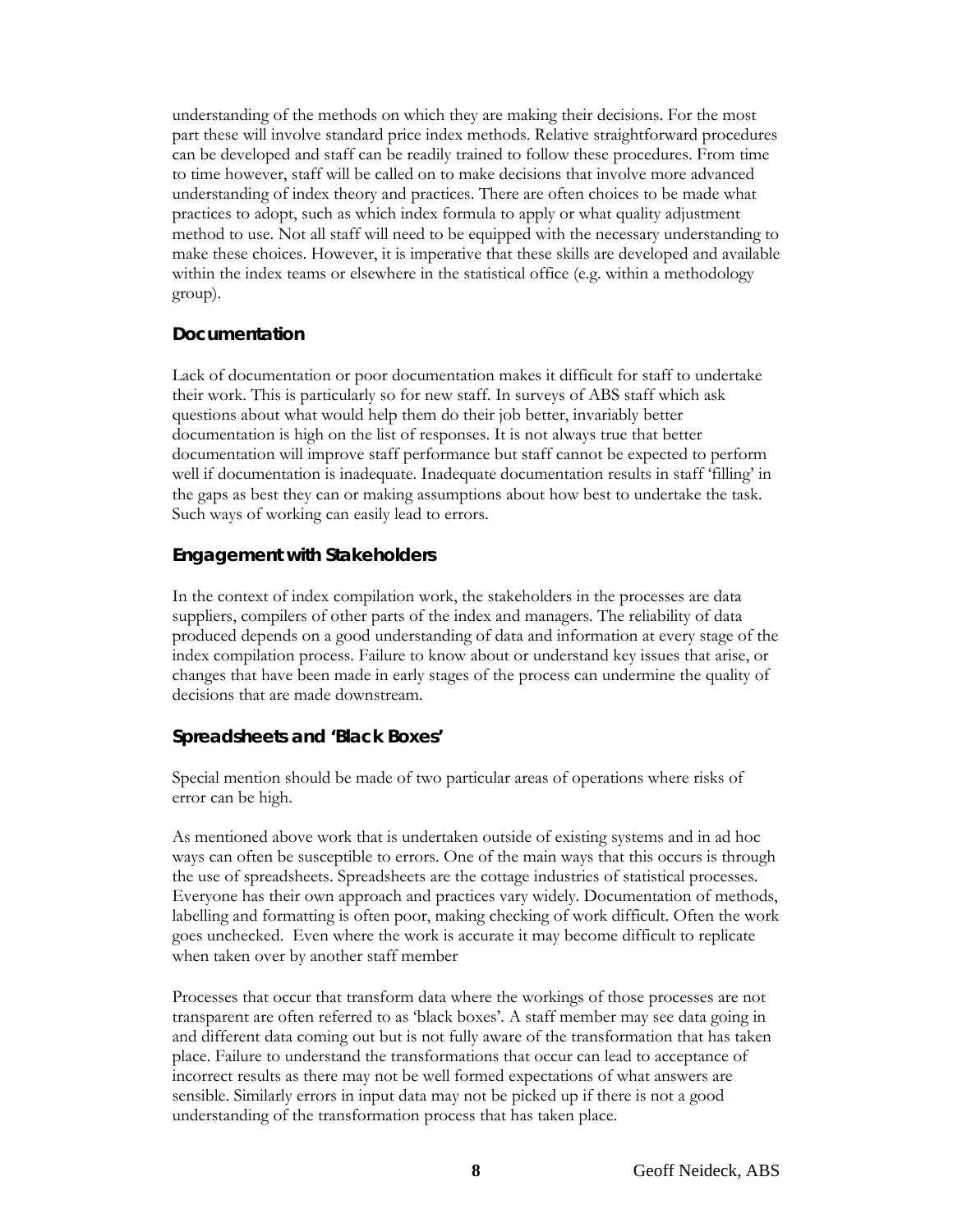### **KEY PRINCIPLES FOR MANAGING FOR DATA QUALITY**

In considering where the risks to data quality are most likely to come from, it is possible to derive a set of key principles that will assist an agency in lessening the risks of errors occurring. These are:

#### *1. Developing and Sustaining a Quality Culture*

Wether it is explicitly stated or not, data quality is a core value of any statistical agency. Many agencies also see it as a corporate objective to deliver high quality outputs. All staff should see themselves as being contributors to the quality of those outputs. Staff in statistical (index) operations areas should be able to have a clear line of sight from their work to the outputs they are directly contributing to through to the corporate objectives they are helping to meet.

Information should be made available to staff on corporate objectives on data quality and quality initiatives that are being implemented. Training for staff should emphasise the importance of quality assurance and staff performance management should incorporate expectations on levels of quality to be attained.

#### *2. A program of staff capability development*

Clearly training is critical to developing competent prices statisticians and practitioners. Formal courses, seminars, and on-the-job training are all important. Continuous learning approaches should be adopted. These can be best carried out in conjunction with staff development plans with coaching and mentoring programs.

Index program managers need to ensure that all the required skills, knowledge and capability are catered for across their teams (or available from support areas). Staff recruitment and development programs should be undertaken from a top down perspective to ensure these capabilities are established and maintained over time.

Part of education of prices staff needs to be on understanding roles, responsibilities and accountabilities in relation to data quality.

#### *3. Managing Change*

Given the heightened risks of errors in price indexes at times when changes are being made, sound change management strategies should be put in place. Many change management models exist that provide a sound basis for working through change processes. Generally, the larger and more complex the change the greater the necessity to have in place formal change management plans. Formal plans should accompany any major review work, index redesign or computer system redevelopment. While full scale change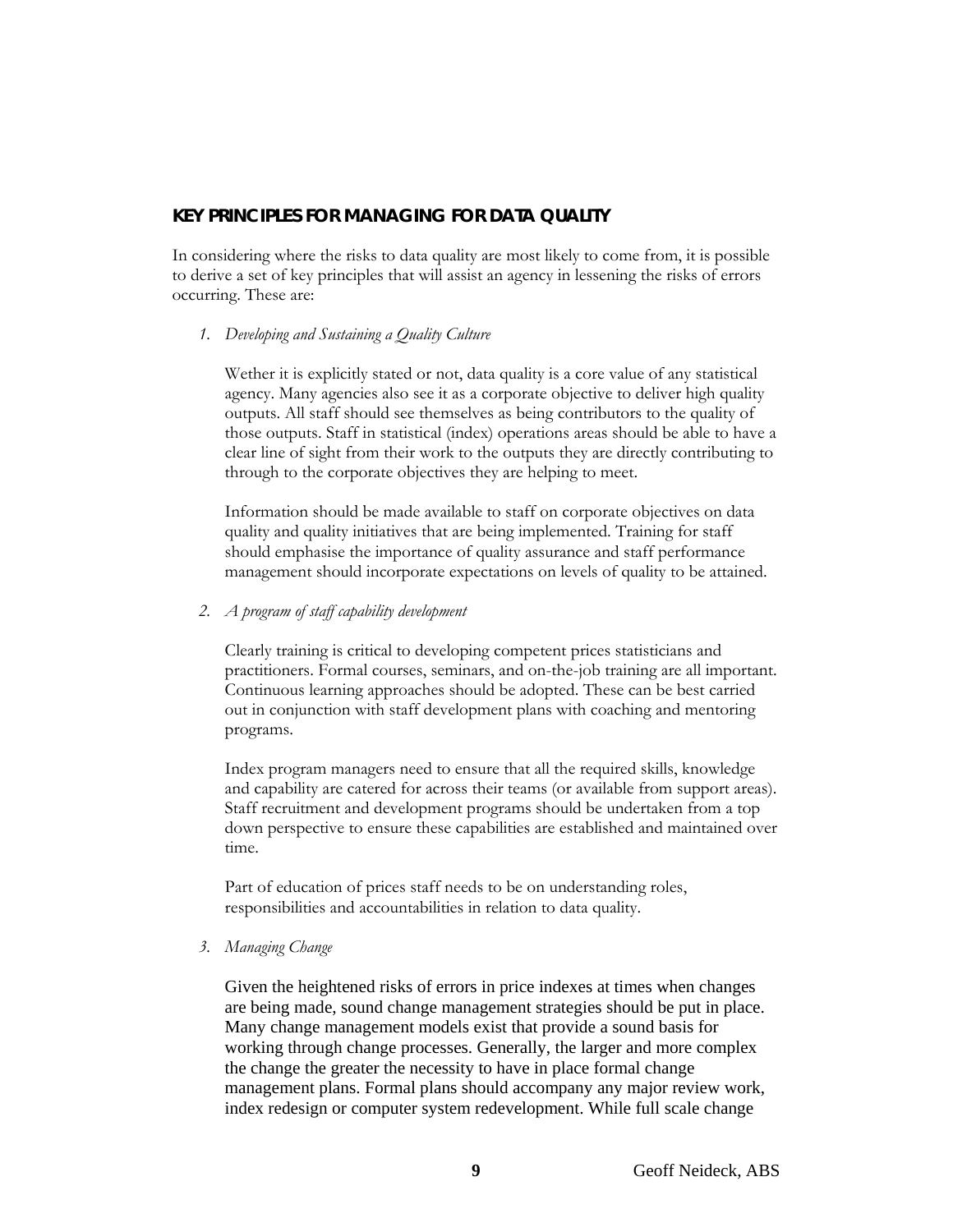management plans are not necessary for more routine or smaller scale changes, the basic principles of change management should be adhered to good project planning, communication with stakeholders, documentation of changes, training, etc.

In terms of minimizing the risk of errors, any changes should be accompanied by appropriate validation and checking. Checks should include not just confirmation that any calculations have been correctly made but validation of the conceptual basis for the change and of any assumptions that have been made. Assessment that implementation of new methods has been completed successfully should be made<sup>8</sup>.

4. *Good communication with stakeholders* 

Many of the risks of errors can simply be eliminated by good communications. Regular meetings that focus on data expectations, issues arising in current processing and clearance of intermediate and final data can help ensure a full understanding of the quality of data.

5. *Appropriate documentation* 

Documentation is a way of formally passing on information to assist staff to do their job. It ensures that processes that need to be followed are set out so that they can be completed fully and repeated in consistent ways, even when staff change. Good documentation should assist staff in understanding not just what to do in their job but also why tasks and processes are being undertaken. It should also help them understand where procedures need to be strictly followed and where they may be required to exercise their judgement.

6. *Evaluation and Review* 

Following the introduction of any major change to price index procedures and methods it is good practice to undertake an evaluation. The focus of such an evaluation should be on whether to objectives of the new methods of procedures have been meet and whether they are working efficiently and cost effectively. Similarly, for ongoing processes a regular program of reviews should be put in place to confirm whether statistical and organisational objectives are being meet. Reviews should focus on high risk areas and where possible be undertaken independent reviewers.

l <sup>8</sup> Statistics Canada's Quality Assurance Framework has a good discussion on managing the implementation of new statistical methods.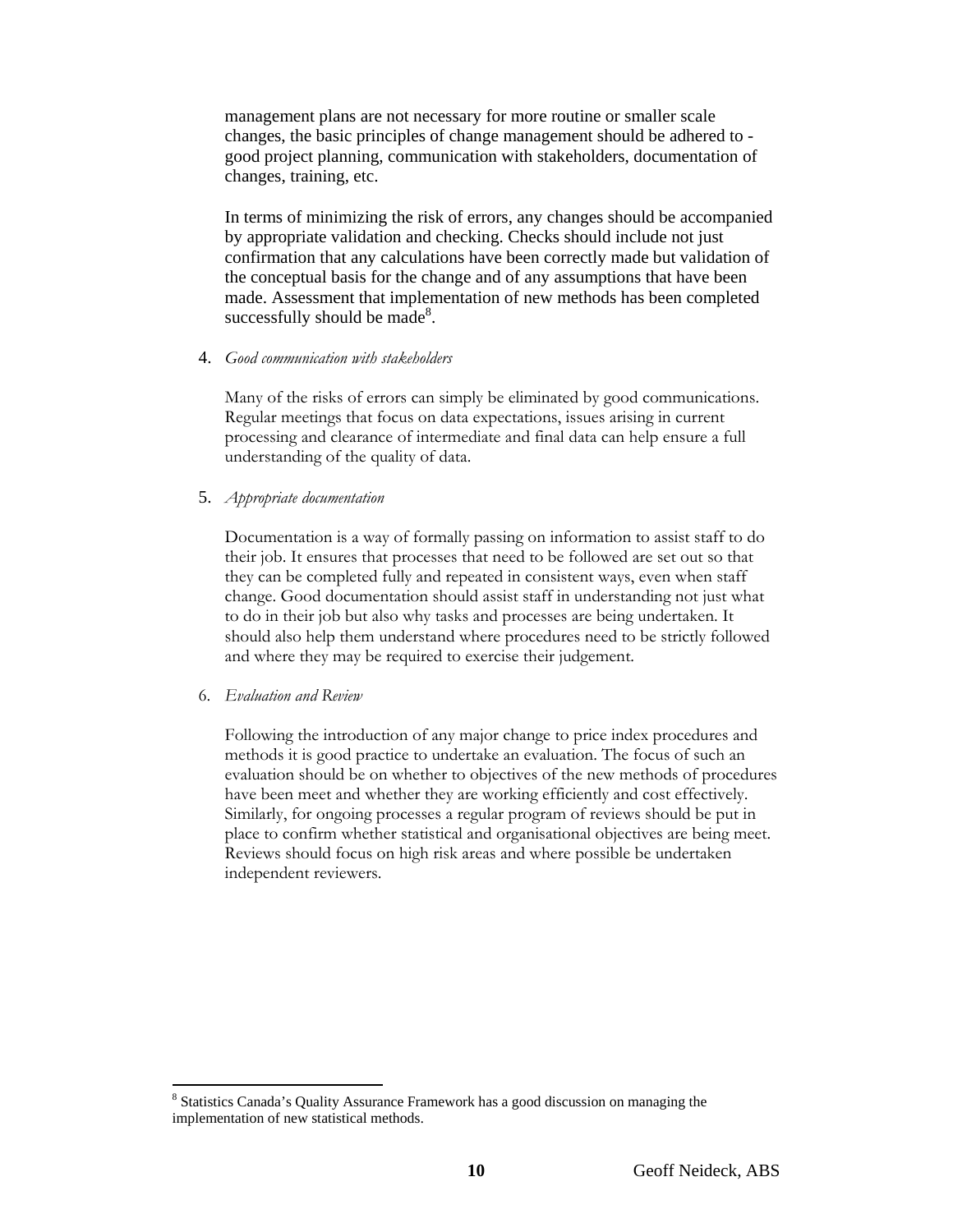# **Appendix: Quality Gates in the Index Compilation Process**

In order to ensure accuracy throughout the index compilation process, the concept of quality gates is useful in identifying key points at which it is important to assess data quality before data passes from one stage to the next. The ABS Quality Manual states that quality gates can be used "to improve the visibility of data quality in statistical processes, as well as being used to measure and monitor quality in real-time".

In determining which process should be monitored index managers should base their decision on a top down assessment of the statistical risks associated with the particular index process. Processes with a higher risk of quality degradation and error should be monitored more intensely than those with lower risks. Business analysis or process mapping may be useful in determining which phases of the statistical process are most appropriate for quality gates.

The quality gate consists of a set of indicators that must be signed-off before data is accepted at the next stage of the process. Indicators may be quantitative or qualitative and need to be agreed by all stakeholders, that is those that are passing on the quality assured data and those who are receiving the data.

The diagram below illustrates the possible application of quality gates in a typical index compilation process.



## **Index Compilation Process and Quality Gates**